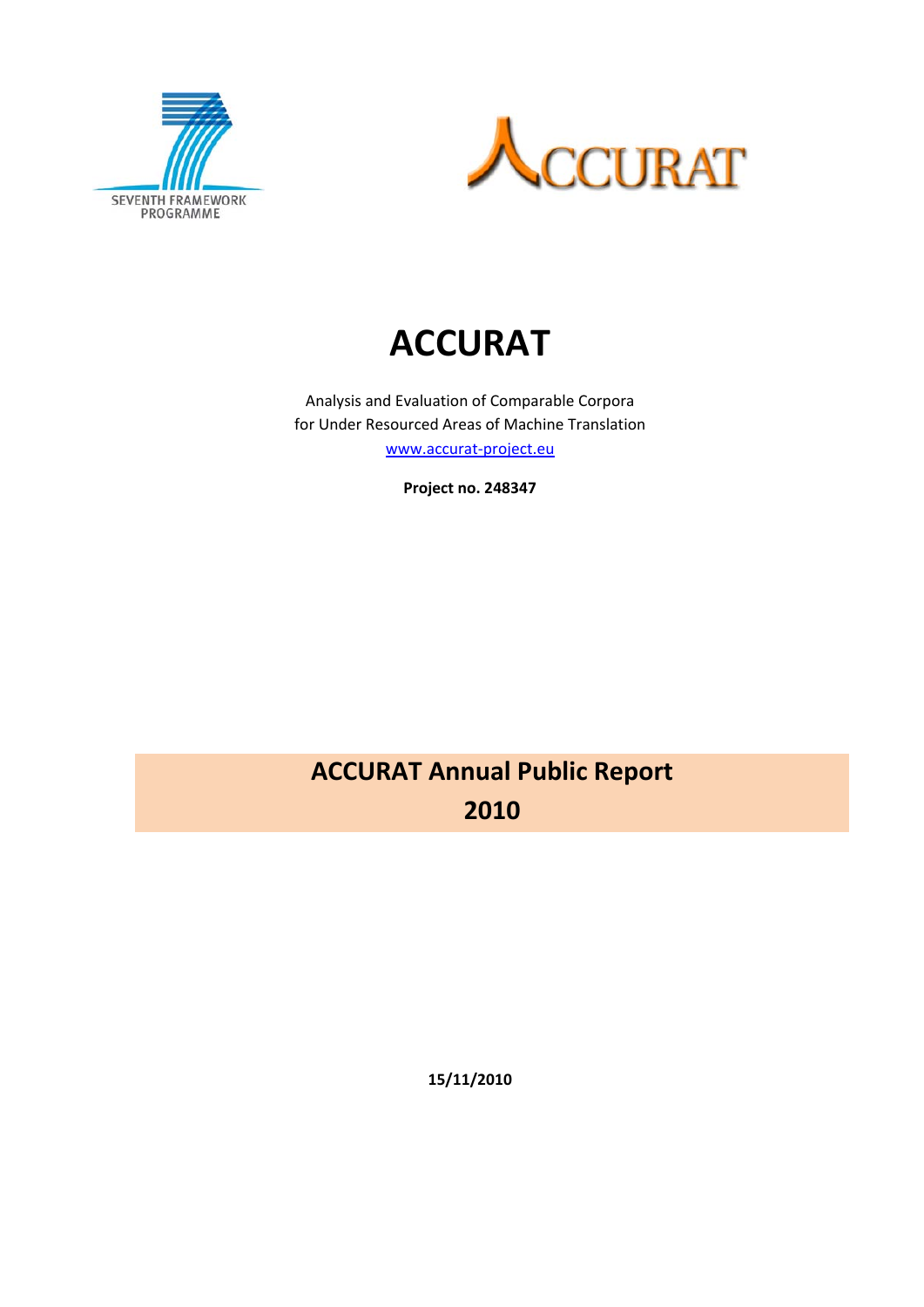



### **Contents**

| $\mathbf{1}$ . |        |                                                                                              |  |  |  |  |
|----------------|--------|----------------------------------------------------------------------------------------------|--|--|--|--|
| 2.             |        |                                                                                              |  |  |  |  |
| 3.             |        |                                                                                              |  |  |  |  |
|                | 3.1.   |                                                                                              |  |  |  |  |
|                | 3.2.   |                                                                                              |  |  |  |  |
|                | 3.3.   |                                                                                              |  |  |  |  |
|                | 3.4.   |                                                                                              |  |  |  |  |
| 4.             |        |                                                                                              |  |  |  |  |
|                | 4.1.   |                                                                                              |  |  |  |  |
|                | 4.2.   |                                                                                              |  |  |  |  |
|                | 4.3.   |                                                                                              |  |  |  |  |
| 5.             |        |                                                                                              |  |  |  |  |
|                | 5.1.   |                                                                                              |  |  |  |  |
|                | 5.1.1. |                                                                                              |  |  |  |  |
|                | 5.1.2. |                                                                                              |  |  |  |  |
|                | 5.2.   | Publications and presentations of the project team in the period January to November 2010 10 |  |  |  |  |
|                | 5.2.1. |                                                                                              |  |  |  |  |
|                | 5.2.2. |                                                                                              |  |  |  |  |
|                | 5.2.3. |                                                                                              |  |  |  |  |
|                | 5.2.4. |                                                                                              |  |  |  |  |
| 6.             |        |                                                                                              |  |  |  |  |
| 7.             |        |                                                                                              |  |  |  |  |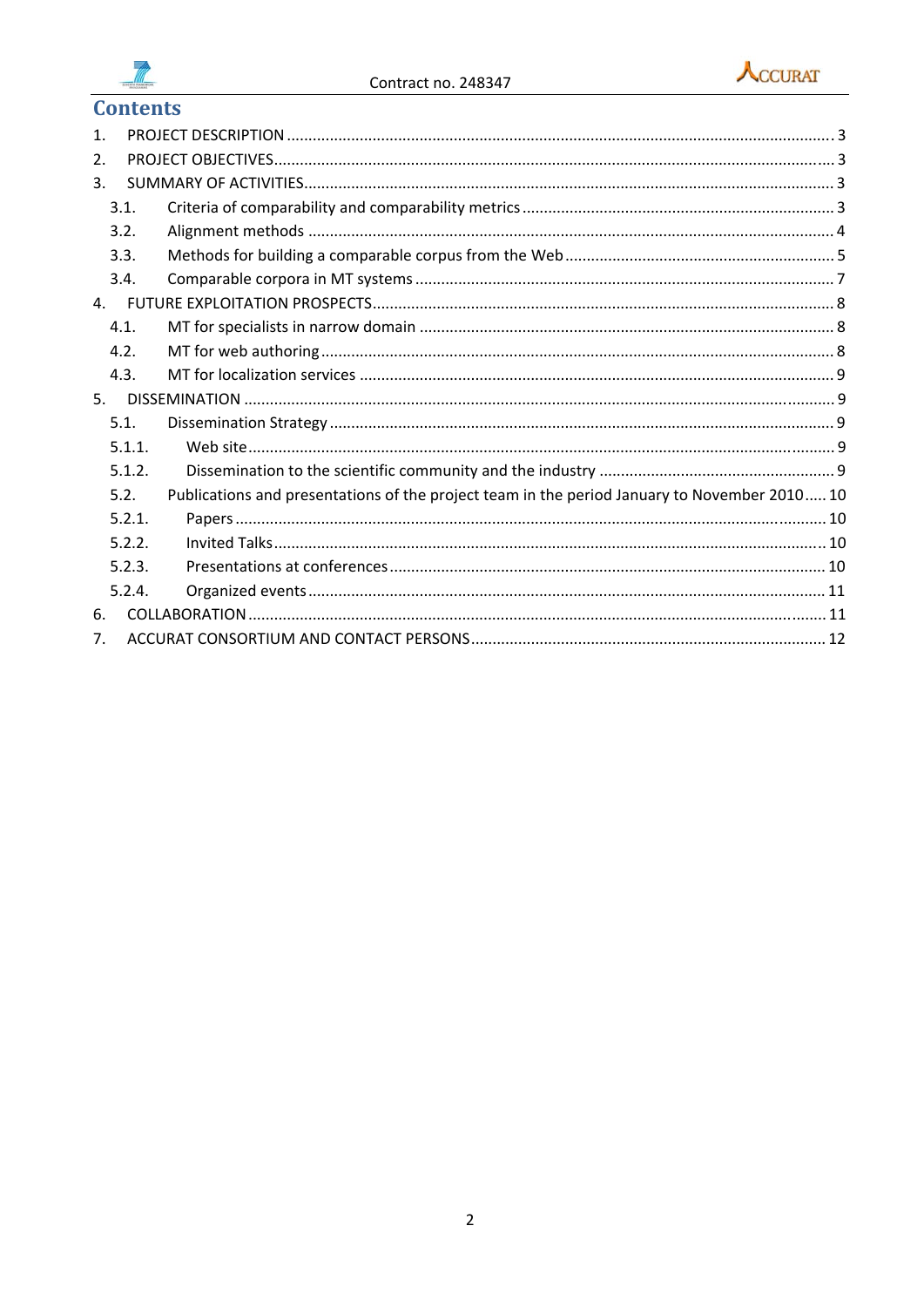



## **1. PROJECT DESCRIPTION**

ACCURAT is a 2.5 year long EU-funded research project that aims to research methods and techniques to overcome one of the central problems of machine translation (MT) – the lack of linguistic resources for under-resourced languages and domains. The main goals are to find, analyze and evaluate novel methods that exploit comparable corpora in order to compensate for the shortage of linguistic resources, and ultimately to significantly improve MT quality for underresourced languages and narrow domains.

## **2. PROJECT OBJECTIVES**

Traditional ways of building SMT engines that produce acceptable translation quality are often not possible for many domain / language combinations. The ACCURAT project is addressing this issue by developing the technology for using comparable corpora as resources for SMT translation models. The **key innovation** of the ACCURAT project will be the creation of a **methodology** and **tools** to measure, find, and to use comparable corpora to improve the quality of MT for underresourced languages and domains.

The **scientific objectives of the ACCURAT** project are to:

- **Create comparability metrics**  to develop the methodology and determine criteria to measure the comparability of source and target language documents in comparable corpora;
- **Research methods for the alignment and extraction** of lexical, terminological and other linguistic data from comparable corpora;
- **Research methods for automatic acquisition** of a comparable corpus from the Web;
- **Measure improvements** from applying acquired data against baseline results from statistic machine translation (SMT) and rule based machine translation (RBMT) systems.

The ACCURAT project will use the latest state-of-the-art in SMT and rule-based MT systems as a baseline and will provide novel methods to achieve much better results by extending these systems through the use of comparable corpora. The project will investigate two broader use cases where the scarcity of linguistic resources poses a major challenge – adjusting machine translation for under-resourced languages and narrow domains.

## **3. SUMMARY OF ACTIVITIES**

### *3.1. Criteria of comparability and comparability metrics*

A key concept of the project is the notion of comparability. In the ACCURAT project comparability can be defined by how useful a pair of documents or segments of text are for machine translation. Therefore initially four levels of comparability were introduced:

- **Parallel corpora** collections of traditional parallel texts that are either true and accurate translations of each other, or approximate translations with minor variations, which can be aligned on the sentence level.
- **Strongly comparable corpora** collections of closely related texts reporting the same event or describing the same subject, which typically can be aligned on text level.
- Weakly comparable corpora collections of texts in the same subject domain and genre, but describing different events. These corpora typically cannot be aligned on the text level, but still can contain collections of translation equivalents.
- **Non-comparable:** pairs of tests drawn at random from a pair of very large collections of texts (e.g. the web) in the two languages.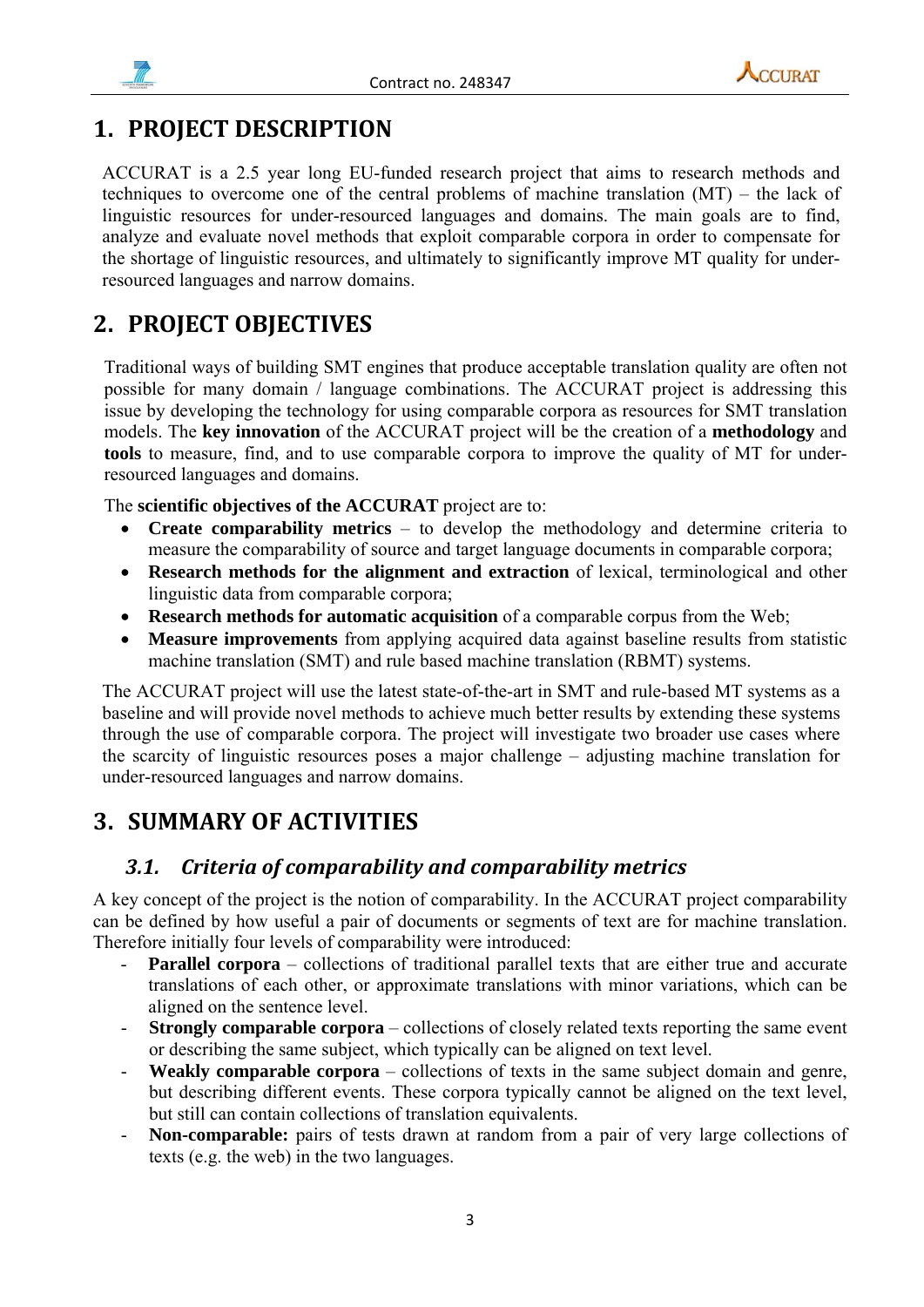



During the first months of the project we identified an initial set of criteria of comparability that can guide our procedure to construct comparable corpora. We primarily focused on comparability on higher levels (corpus and document comparability), with the task for selecting comparable corpora, texts and paragraphs for further alignment and use within MT. Features that can be used to identify the comparability level of a pair of documents are summarized in Table 1. These features are divided into two categories: language dependent features which need some translation methods or other linguistic knowledge, and language independent features which do not.

#### **Table 1. Features of comparability**

| Language-dependent Features                                                    | Language-independent Features                                          |
|--------------------------------------------------------------------------------|------------------------------------------------------------------------|
| LM divergence (words, phrases, N-grams)                                        | String match overlap or letter N-gram<br>overlap (without translation) |
| Cosine similarities (words, phrases, N-grams)                                  | Out-link overlap                                                       |
| Named entities LM divergence / cosine similarities                             | Number of links to each other                                          |
| Named entity tags LM divergence / cosine similarities                          | Genre overlap (binary)                                                 |
| String match overlap or letter N-gram overlap                                  | Domain overlap (binary)                                                |
| Parts of speech (including POS N-grams, frequent discontinuous POS signatures) | Date proximity                                                         |
|                                                                                | Document length difference / ratio                                     |
|                                                                                | URL character overlap                                                  |
|                                                                                | URL slash overlap                                                      |

All language dependent features identified in Table 1 appear to be good indicators of the comparability level of a document pair. In particular an identifiable gap in the values between parallel, strongly comparable, weakly comparable and non-comparable document pairs is present for most of the features. Only, the cosine similarity among term frequencies seems not to be able to separate strongly from weakly comparable.

Language independent features were useful for identifying parallel documents, but do not identify any of the other degrees of comparability well, displaying little difference in the values of these features between comparable and non-comparable documents. One exception is the Image Link Overlap, which appears to identify both strongly comparable and parallel documents.

The features are used for developing and implementing comparability metric, i.e., the software package, which allows to compute multidimensional features and feature combinations on the level of individual texts and the whole corpora that show their level of comparability. The comparability metrics processes corpora and texts in a modular way with the aim to extract and compare features in a unified standard format.

Identification of these successful features indicated the need to develop a more general framework for systematic testing and discovery of useful feature combinations across different dimensions in documents and in corpora. The framework, which we implemented as open software architecture, generalises the way how features are annotated and extracted from corpora and texts, and allows us to test novel feature combinations of comparability which work best for specific translation directions.

### *3.2. Alignment methods*

The term alignment is used in the context of machine translation to describe the pairing of text in one document with its translation in another. Alignment is commonly performed for texts that are translations of each other, but it is also possible to produce a type of alignment between texts that are not parallel but may be comparable to each other.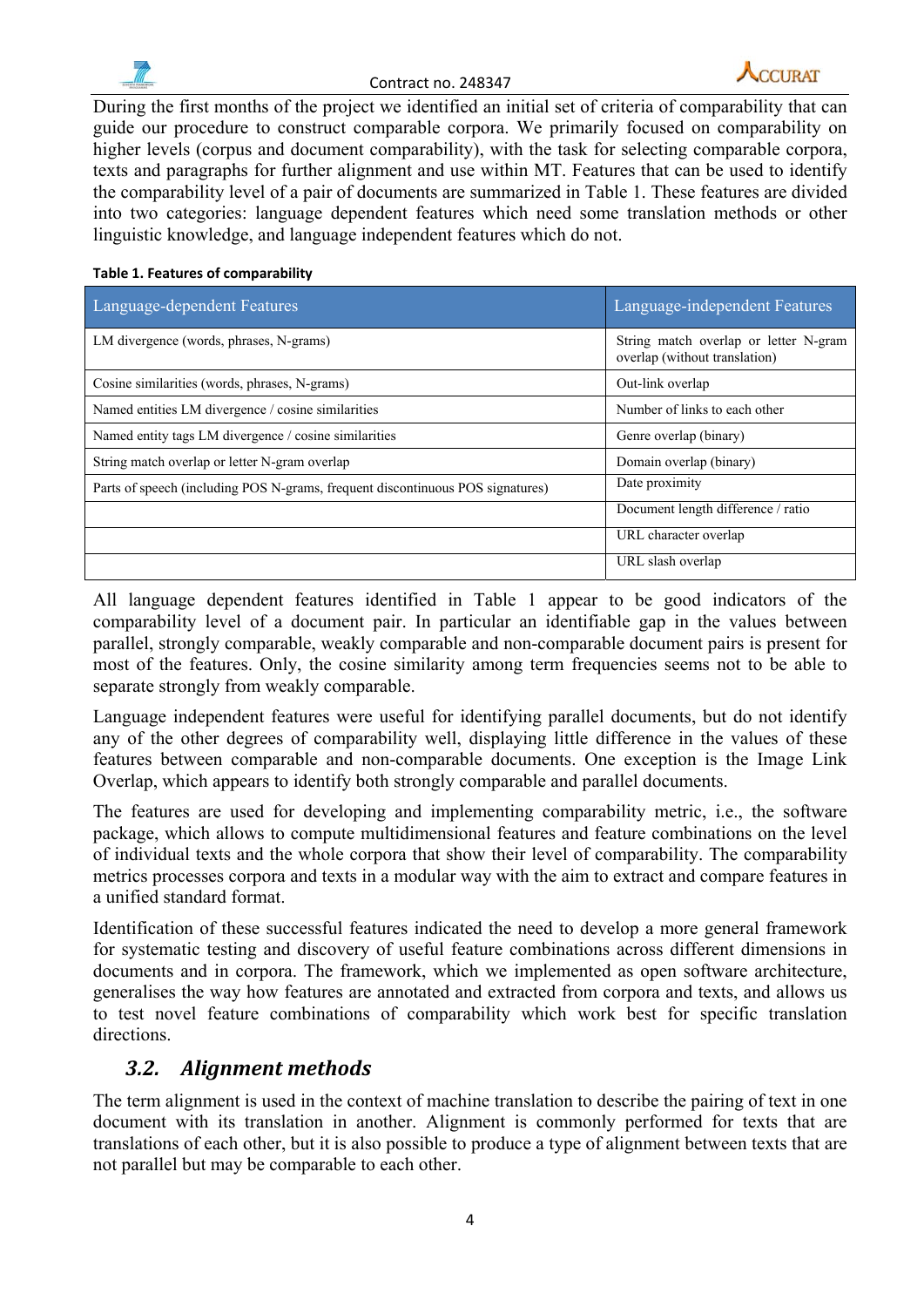



We have studied and evaluated existing alignment strategies designed for parallel corpora, comparable corpora, and non-comparable corpora. We focused particularly on the appropriateness of these techniques to corpora of different levels of comparability and established guidelines for their applicability and the resources required by the techniques. A case study was performed making use of four different alignment methods (Giza++, Moses, cognate based alignment, co-occurrence based alignment) and applying them to corpora of different levels of comparability. We tested the accuracy of these methods for alignment of words or phrases by comparing the alignments produced to human word alignments. We showed that the most widely used existing alignment methods (Giza++ and Moses) are not well suited for use directly on strongly or weakly comparable texts, but for parallel corpora it is possible to obtain 85% of the correct alignments using this method (Figure 1).





Additionally, we showed that for weakly comparable corpora it is possible to correctly identify only around 35% of the alignments in text using word co-occurrence information. The results indicate that there is much room for improvement on alignment accuracy of strongly and weakly comparable texts and increasing this accuracy will be a major point of focus for this project.

### *3.3. Methods for building a comparable corpus from the Web*

At first the initial comparable corpora (ICC) have been collected for ACCURAT 9 language pairs: Estonian-English, Latvian-English, Lithuanian-English, Greek-English, Romanian-Greek, Croatian-English, Romanian-English, Romanian-German and Slovenian-English, following common domain/genre distribution principles (Table 2).

| Domain             | Genre        | Percent |
|--------------------|--------------|---------|
| International news | Newswires    | 20%     |
| Sports             | Newswires    | 10%     |
| Admin              | Legal        | 10%     |
| Travel             | Advice       | 10%     |
| Software           | Wikipedia    | 15%     |
| Software           | User manuals | 15%     |
| Medicine           | For doctors  | 10%     |
| Medicine           | For patients | 10%     |

|  |  | Table 2. Domain and genre distribution of initial comparable corpora |  |
|--|--|----------------------------------------------------------------------|--|
|  |  |                                                                      |  |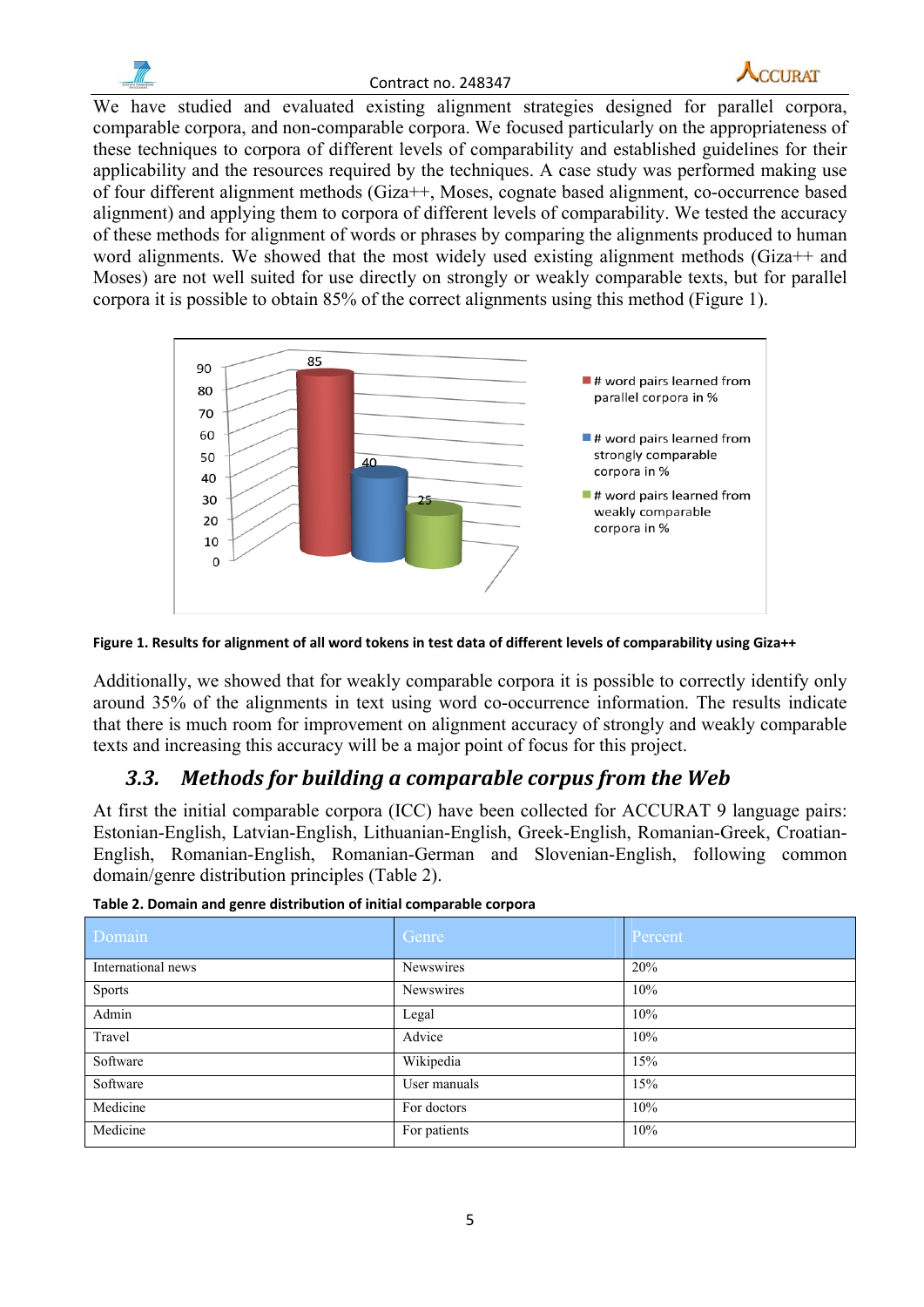



Every language corpus in ICC consists of approximately one million words (Table 3 indicates number of words for under-resourced language), there are some small deviations in word count for lesser used language pair, i.e. Romanian-Greek. Parallel and strongly comparable documents are aligned at the document level.

| <b>Parallel</b><br>Language pair |           | <b>Strongly comparable</b> |               | <b>Weakly comparable</b> |           | <b>Total</b>  |               |
|----------------------------------|-----------|----------------------------|---------------|--------------------------|-----------|---------------|---------------|
|                                  | Words     | $\frac{0}{0}$              | Words         | $\frac{6}{9}$            | Words     | $\frac{6}{9}$ |               |
| ET-EN                            | 101 884   | 9,48                       | 548 764       | 51,06                    | 424 022   | 39,46         | 1 074 670     |
| LV-EN                            | 122 581   | 11,82                      | 389 127       | 37,51                    | 525 681   | 50,67         | 1 037 389     |
| LT-EN                            | 553 747   | 46,17                      | 261 841       | 21,83                    | 383 819   | 32            | 1 199 407     |
| EL-EN                            | 191 843   | 13,33                      | 294 554       | 20,47                    | 952 534   | 66,2          | 1 438 931     |
| RO-EL                            | 282 213   | 32,62                      | 267 897       | 30,96                    | 315 108   | 36,42         | 865 218       |
| HR-EN                            | 418752    | 39,51                      | 100 000       | 9,44                     | 541 085   | 51,05         | 1 059 837     |
| RO-EN                            | 186 682   | 6,94                       | 459 458       | 17,07                    | 2 045 631 | 76            | 2 691 771     |
| RO-DE                            | 117281    | 8,52                       | 449 942       | 32,67                    | 809 929   | 58,81         | 1 377 152     |
| <b>SL-EN</b>                     | 462 514   | 40,17                      | 322 243       | 27,98                    | 366 759   | 31,85         | 1 1 5 1 5 1 6 |
| All language pairs               | 2 018 745 | 20,49                      | 2 9 9 3 8 2 6 | 26,01                    | 5 823 483 | 53,5          | 11 895 891    |

#### **Table 3. Size and comparability level of ICC**

The ICC is intended as initial development data for the creation of comparability metrics and for the evaluation of existing alignment methods and will be expanded with content from the Web during the project lifetime.

For the German-English language pair ICC have been collected for automotive, medicine and software domains. The proportions of collected parallel, strongly comparable and weakly comparable corpora for the German-English language pair are provided in the table below (Nr. of words in German).

| Domain       | Genre                  | Comparability   | <b>Total</b>  |         |            |
|--------------|------------------------|-----------------|---------------|---------|------------|
|              |                        | <b>Parallel</b> | <b>Strong</b> | Weak    |            |
| Automotive   | Transmission           | 21 7 21         | 291 522       | 288 044 | 601 287    |
| Medicine     | Pharmaceuticals (Emea) | 11 066 466      |               |         | 11 066 466 |
| Software     | Wikipedia              |                 | 723 734       |         | 723 734    |
| Software     | User manuals           | 258 238         | 360 062       | 12 9 83 | 631 283    |
| <b>Total</b> |                        | 11 346 425      | 1 375 318     | 301 027 | 13 022 770 |

**Table 4. Size and proportion of the German‐English narrow domain corpus**

Since one of the central tasks of the ACCURAT project is to research methods for automatic acquisition of a comparable corpus from the Web, several novel approaches how to build a comparable corpus from the Web that are applicable to under-resourced languages have been researched and proposed. The proposed methods are focused on retrieving specific types of text (e.g. news, Wikipedia, narrow-topics, Twitter). The gathered documents can then be automatically processed further to choose the pairs most likely to be comparable.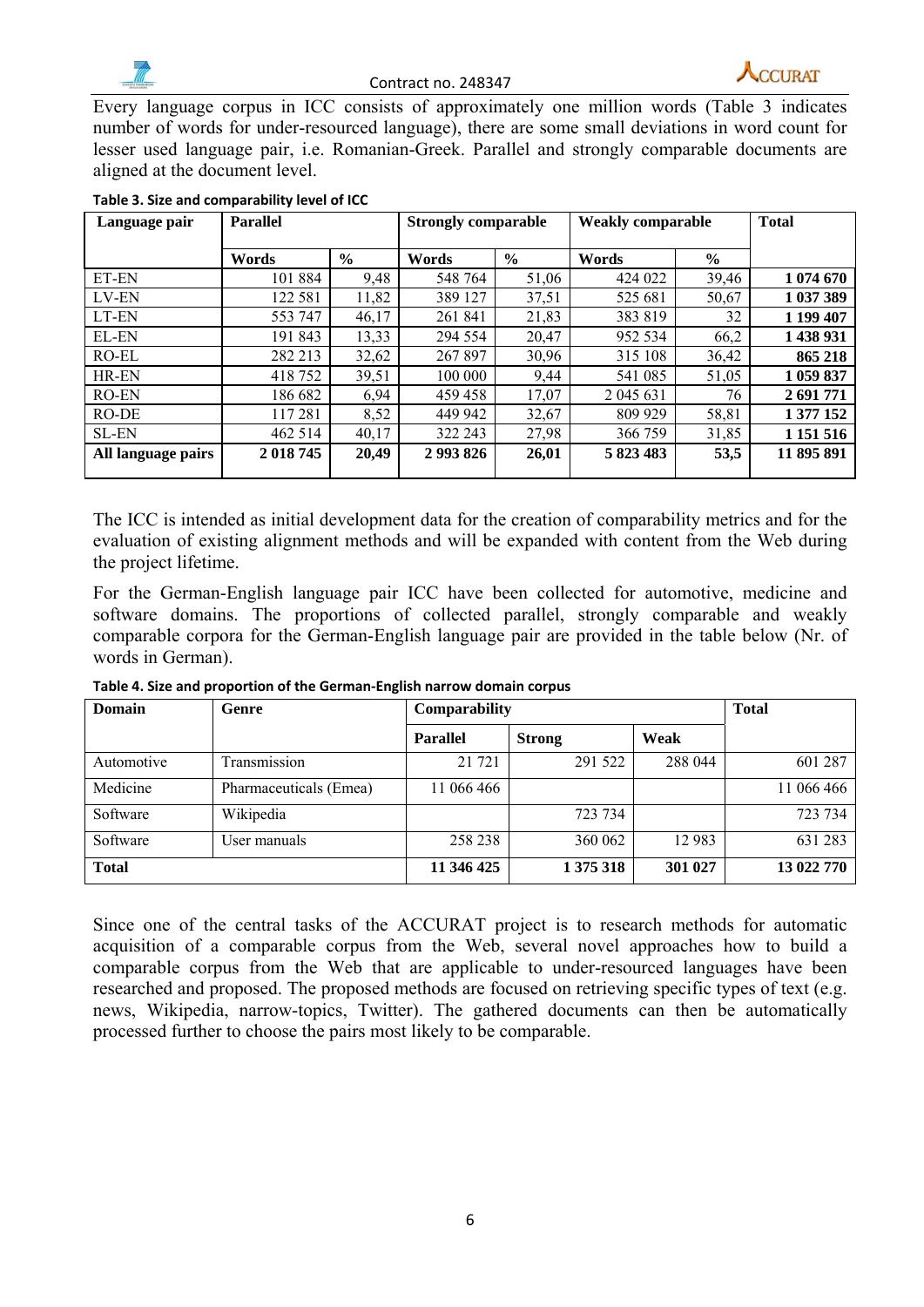

**Figure 2. Retrieval of Comparable Documents from News Sites**

#### *3.4. Comparable corpora in MT systems*

To evaluate efficiency and usability of above mentioned methods and techniques for underresourced languages and narrow domains research results will be integrated into ACCURAT baseline MT systems. Therefore the ACCURAT baseline SMT systems have been set up for 17 translation routes: English $\Rightarrow$ Latvian, English $\Rightarrow$ Lithuanian, English $\Rightarrow$ Estonian, English $\Rightarrow$ Greek, English $\Rightarrow$ Croatian, Croatian $\Rightarrow$ English, English $\Rightarrow$ Romanian, English $\Rightarrow$ Slovenian, Slovenian⇔English, German⇒English, German⇒Romanian, Romanian⇒German, Lithuanian $\Rightarrow$ Romanian, Romanian $\Rightarrow$ Greek, Greek $\Rightarrow$ Romanian, Romanian $\Rightarrow$ English, Latvian $\Rightarrow$ Lithuanian. The SMT systems are created using existing SMT techniques – Moses decoder, language models and translation models trained on available parallel corpora e.g. JRC-ACQUIS Multilingual Parallel corpus, SETimes corpus.

A software infrastructure is being developed in order to facilitate the access to MT functionality both for research and applications. This software infrastructure provides a client-server architecture in which MT engines for many language pairs, many users, and many domains can be easily accessed through a uniform framework. This framework, which we call "MT Serverland" is available as an open-source software under a BSD-style license. Figure 3 shows the translation result for the English-Latvian SMT system on Serverland.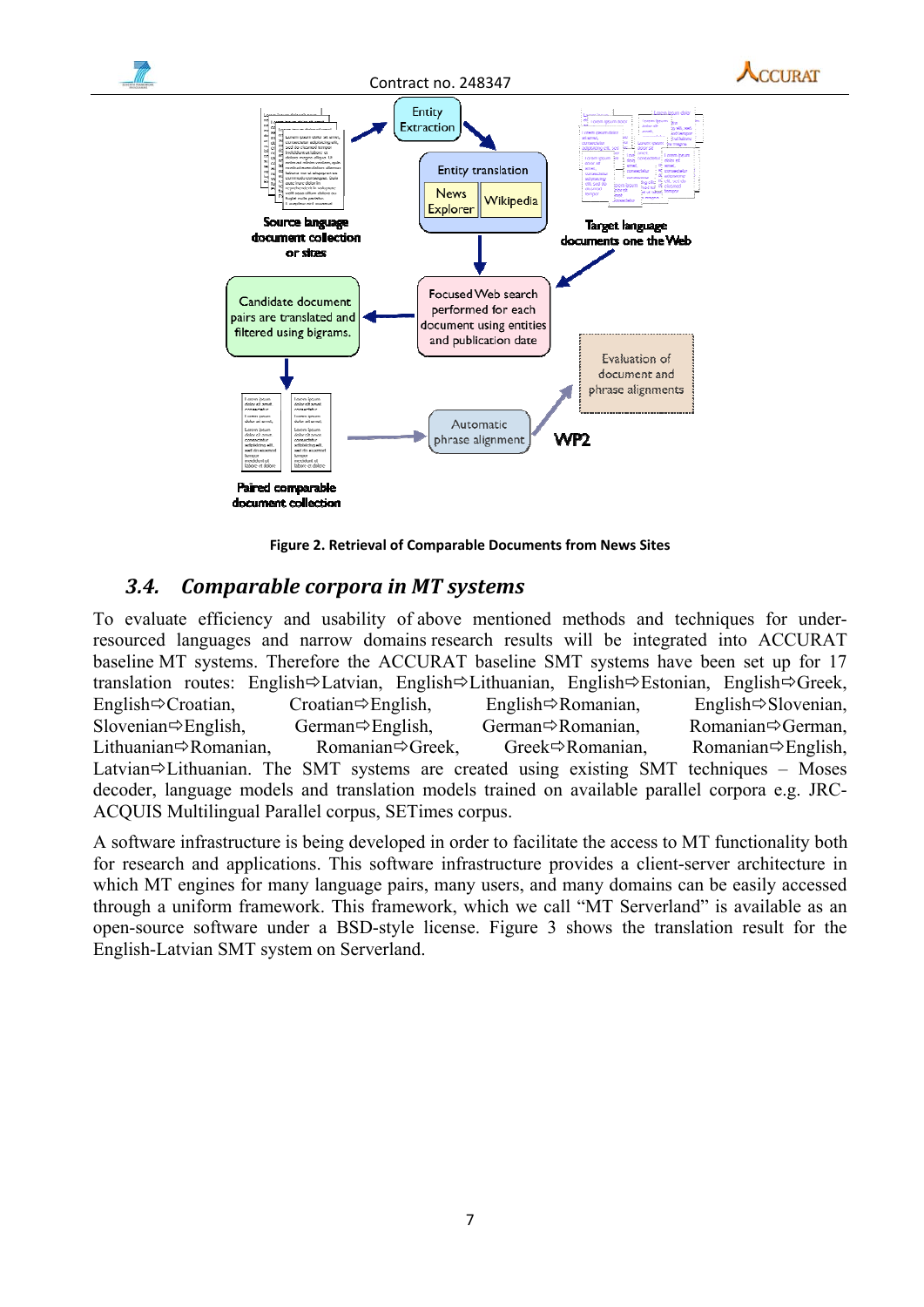

**Figure 3 MT Serverland**

## **4. FUTURE EXPLOITATION PROSPECTS**

ACCURAT exploitation scenarios are defined by the ACCURAT focus areas – under-resourced languages and narrow domains. In cooperation with other partners ACCURAT will analyze, implement, and evaluate the project exploitation scenarios for three practical applications.

### *4.1. MT for specialists in narrow domain*

In a market which is characterized by a large number of MT providers, and the possibility of getting free access to MT services provided by large multinationals like Google, one possible option is to take a step outside the general market, and focus on the high quality segment. This step requires tuning the MT engine towards particular domains and text areas, mainly by creating applicationspecific dictionary resources. Manual creation of dictionary resources has become less and less profitable, in particular in specialized domains where few expert translators / lexicographers are available. In addition, such dictionaries are already outdated when they reach the market. Corpusbased techniques allow for an up-to-date and cost-effective alternative, and therefore the semiautomatic creation of dictionary resources from parallel, or even comparable, corpora is a clear option. Linguatec will exploit the technology of multilingual term extraction, as developed in ACCURAT, to tackle various market segments, analyzing its current user distribution (e.g. in automotive, in IT, and others), to make efforts to improve MT quality by offering domain-specific language resources, starting with its best-selling language directions.

### *4.2. MT for web authoring*

Zemanta has developed an authoring assistant, to help its users to publish enriched content. Zemanta's tool acts as an automatic research assistant that comes up with actionable content for the writer. Currently Zemanta's tools support only the English language. During project implementation for web authoring we will incorporate the ACCURAT translation solution into an "Authoring assistant" tool for German $\Rightarrow$ English, Slovenian $\Rightarrow$ English and Croatian $\Rightarrow$ English language.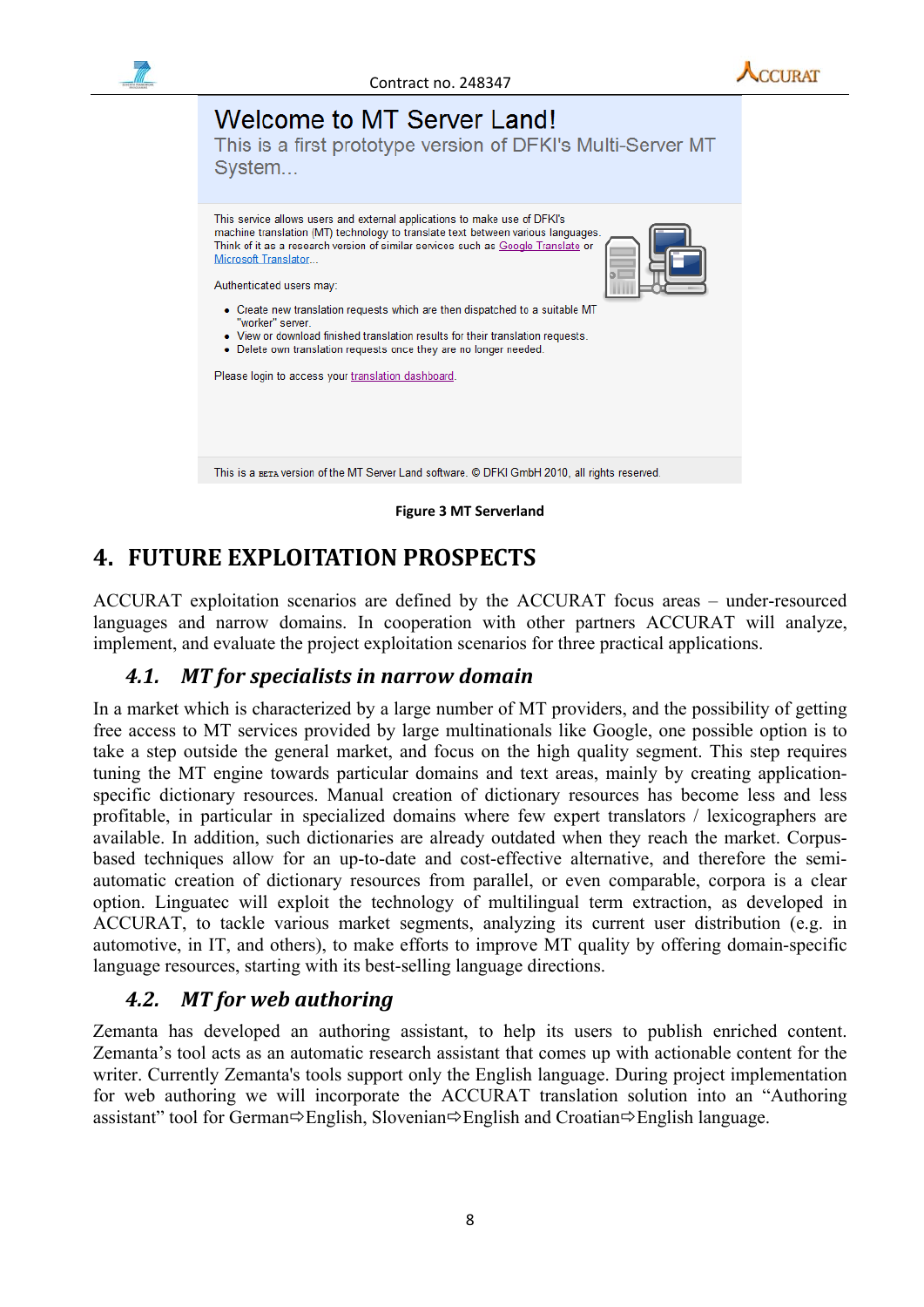





### *4.3. MT for localization services*

In recent years the localization industry has started to use MT to reduce the human workload in the translation business. However, until now due to the constraints of under-resourced areas MT application has been limited to the larger languages and major domains only. Therefore one of the ACCURAT target use-cases is application in localization services for under-resourced languages. The goal is to integrate ACCURAT results within the localization process to increase the efficiency of the translation process, increasing the output of translators in comparison to the results available by manual translation. For this the following SMT systems will be integrated into SDL Trados CATtool: English $\Rightarrow$ Latvian, English $\Rightarrow$ Lithuanian and English  $\Rightarrow$ Estonian.

## **5. DISSEMINATION**

### *5.1. Dissemination Strategy*

The visibility of the ACCURAT project is assured by a unique visual identity (logo) that helps in recognising the project among the similar projects. The visual identity was designed and applied to all possible channels of dissemination such as public web site, presentation template, leaflets, posters, but also t-shirts and more non-conventional channels such as e.g. video lectures, Wikipedia article or social networks.

#### *5.1.1. Web site*

The ACCURAT website  $\frac{(\text{http://www.accurat-project.eu/})}{(\text{http://www.accurat-project.eu/})}$  is one of the main project communication tools. The web page contains various materials that reflect the project's aims, research progress and impact. This is the place where all information related to ACCURAT is stored and made accessible to the Internet sharing community. Beside classic dissemination web-site content (project description, publications, deliverables etc.), we also provide some newer means of dissemination information about the project such as video recorded lectures. Currently the Web site provides descriptions of project in all of the project languages including English, Latvian, Greek, Croatian, German, Romanian and Slovenian.

#### *5.1.2. Dissemination to the scientific community and the industry*

Dissemination to the scientific community is based on a bilateral exchange of information by consortium partners with major scientific institutions as well as presentation and communication of project achievements in conferences and through publication of research methodologies, strategies and outcomes.

ACCURAT conference and workshops presence:

- **LTDays at Luxembourg, 22-24 March 2010;**
- **LREC2010 Valletta, 17-23 May 2010/ EU Projects Village;**
- **LREC2010 3rd Workshop on Building and Using Comparable Corpora 22 May 2010** (vide lectures available on  $\text{ACCURAT}$  web page);
- LREC2010 Valletta, Workshop on Methods for the automatic acquisition of Language Resources and their evaluation methods 23 May 2010
- <sup>14th</sup> EAMT2010 annual conference, Saint-Raphaël (France), 27-28 May 2010;
- FASSBL7 conference, Dubrovnik, 4-6 October 2010;
- Baltic HLT2010 conference, Riga, 7-8 October 2010.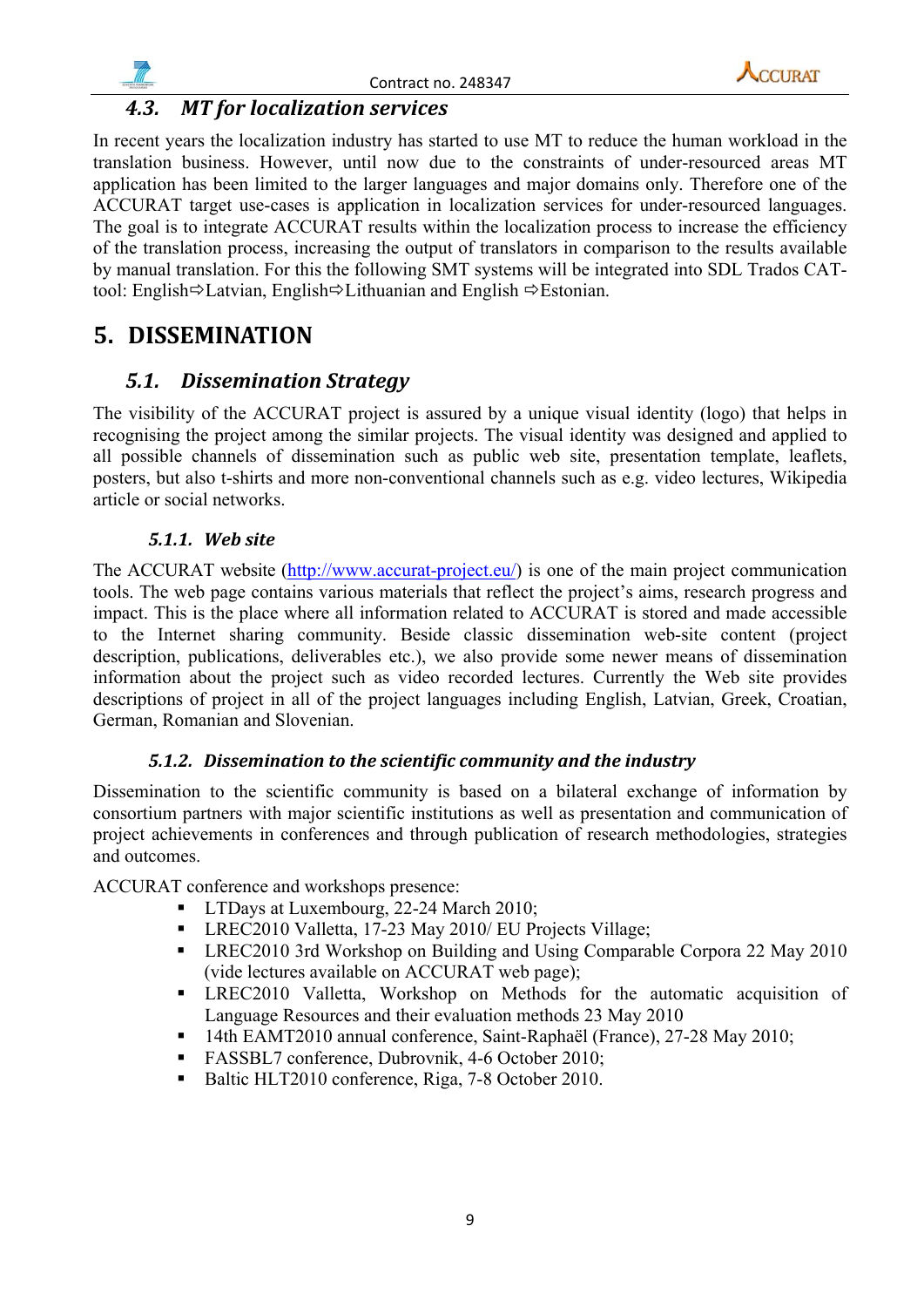

Contract no. 248347





**Figure 4. ACCURAT at LREC 2010 Figure 5. ACCURAT at FASSBL7 conference**

### *5.2. Publications and presentations of the project team in the period January to November 2010*

#### *5.2.1. Papers*

- Eisele A., Xu J. Improving Machine Translation Performance Using Comparable Corpora // Proceedings of the 3rd Workshop on Building and Using Comparable Corpora, European Language Resources Association (ELRA), La Valletta, Malta, pp 35-41, May 2010.
- Ion, R., Tufis, D., Boros, T., Ceausu, A., Stefănescu, D. On-Line Compilation of Comparable Corpora and their Evaluation, // Proceedings of the 7th International Conference Formal Approaches to South Slavic and Balkan Languages (FASSBL7), Croatian Language Technologies Society – Faculty of Humanities and Social Sciences, University of Zagreb, Dubrovnik, Croatia, pp 29-34, October 2010.
- Skadiņa I., Vasiļjevs A., Skadiņš R., Gaizauskas R., Tufis D, Gornostay T. Analysis and Evaluation of Comparable Corpora for Under Resourced Areas of Machine Translation // Proceedings of the 3rd Workshop on Building and Using Comparable Corpora. European Language Resources Association (ELRA), La Valletta, Malta, pp 6-14, May 2010*.*
- Skadiņa, I., Aker, A., Giouli, V., Tufis, D., Gaizauskas, R., Mieriņa M., Mastropavlos, N. A Collection of Comparable Corpora for Under-resourced Languages. // Proceedings of the Fourth International Conference Baltic HLT 2010, IOS Press, Frontiers in Artificial Intelligence and Applications, Vol. 219, Riga, Latvia, pp 161-168, October 2010.
- Šojat, K., Agić, Ž., Tadić, M. Verb Valency Frame Extraction Using Morphological And Syntactic Features Of Croatian // Proceedings of the 7th International Conference Formal Approaches to South Slavic and Balkan Languages (FASSBL7), Croatian Language Technologies Society – Faculty of Humanities and Social Sciences, University of Zagreb, Dubrovnik, Croatia, pp 119-126, October 2010.
- Vučković, K., Agić, Ž., Tadić, M. Sentence Classification and Clause Detection for Croatian // Proceedings of the 7th International Conference Formal Approaches to South Slavic and Balkan Languages (FASSBL7), Croatian Language Technologies Society – Faculty of Humanities and Social Sciences, University of Zagreb, Dubrovnik, Croatia, pp 131-138, October 2010.

#### *5.2.2. Invited Talks*

- Vasiljevs, A., ACCURAT Analysis and evaluation of comparable corpora for under resourced areas of machine translation, Language Technology Days, Luxembourg, March 22‐23, 2010.
- Eisele, A., From corpora to resources and tools towards a proper treatment of Eastern European languages, The Fourth International Conference Human Language Technologies — the Baltic Perspective, Riga, Latvia, October 7–8, 2010.

#### *5.2.3. Presentations at conferences*

• Eisele A., Xu J. Improving Machine Translation Performance Using Comparable Corpora // *The 3rd Workshop on Building and Using Comparable Corpora, LREC2010, La Valletta, Malta, 22 May 2010.*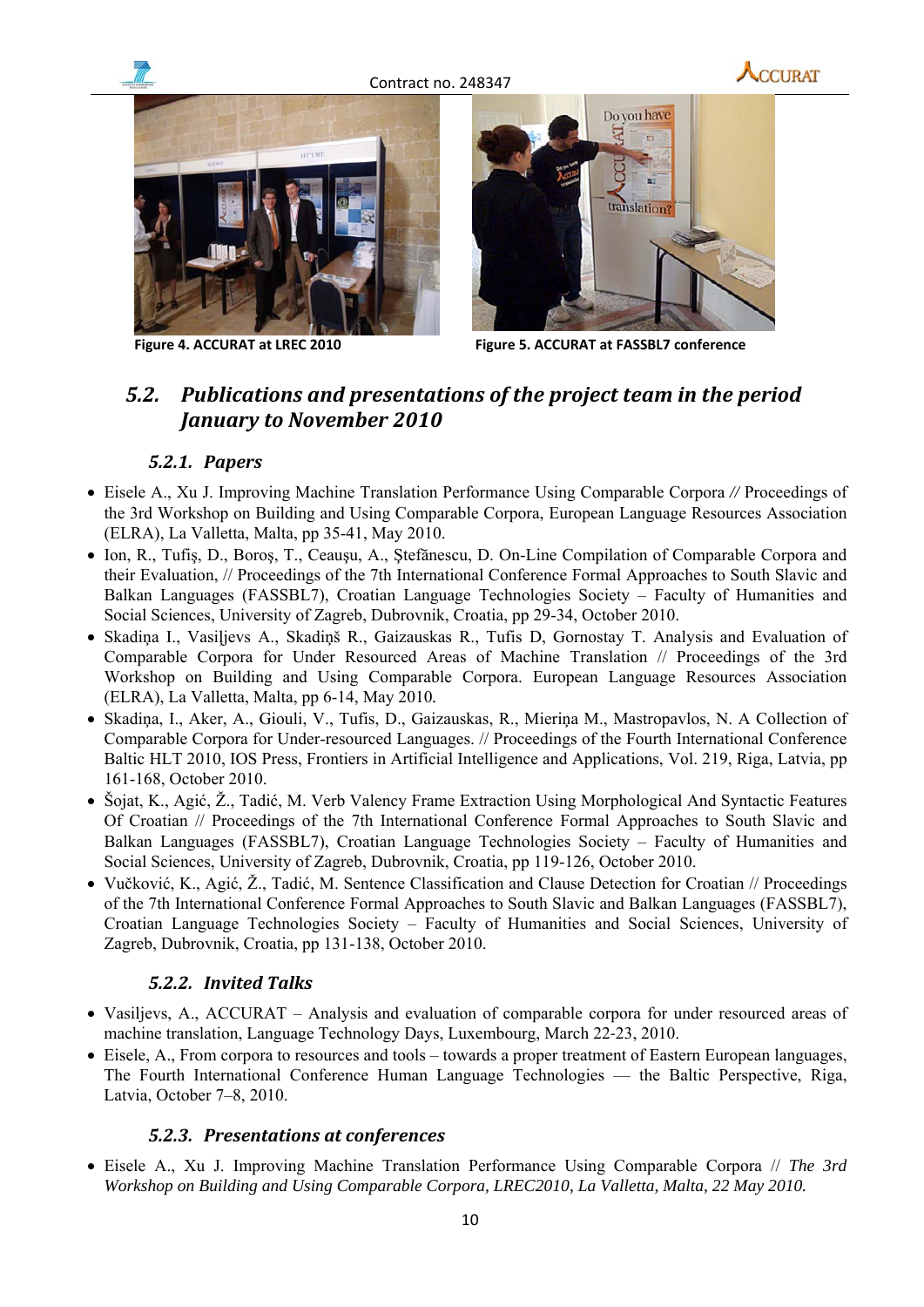



- Eisele, A. ACCURAT poster, 14th Annual Conference of the European Association for Machine Translation, Saint-Raphaël, France, 27-28 May 2010.
- Ion, R., Tufiş, D., Boroş, T., Ceauşu, A., Ştefănescu, D. On-Line Compilation of Comparable Corpora and their Evaluation, // *The 7<sup>th</sup> International Conference Formal Approaches to South Slavic and Balkan Languages (FASSBL7), Dubrovnik, Croatia, 4-6 October 2010.*
- Skadiņa I., Vasiļjevs A., Skadiņš R., Gaizauskas R., Tufis D, Gornostay T. Analysis and Evaluation of Comparable Corpora for Under Resourced Areas of Machine Translation // *The 3rd Workshop on Building and Using Comparable Corpora, LREC2010*, *La Valletta, Malta, 22 May* 2010.
- Šojat, K., Agić, Ž., Tadić, M. Verb Valency Frame Extraction Using Morphological And Syntactic Features Of Croatian // *The 7<sup>th</sup> International Conference Formal Approaches to South Slavic and Balkan Languages (FASSBL7), Dubrovnik, Croatia, 4-6 October 2010.*
- Štefanec, V., Vučković, K., Dovedan, Z. Towards Parsing Croatian Complex Sentences: Dependent Noun Clauses // *NooJ2010 Conference, Komotini, Greece, 27-29 May 2010.*
- Vasilievs, A. ACCURAT: Metrics for the evaluation of comparability of multilingual corpora. The Workshop on Methods for the Automatic Acquisition of Language Resources and their Evaluation Methods, LREC2010*, La Valletta, Malta, 23 May* 2010.
- Vučković, K., Agić, Ž., Tadić, M. Sentence Classification and Clause Detection for Croatian // *The* 7<sup>th</sup> *International Conference Formal Approaches to South Slavic and Balkan Languages (FASSBL7), Dubrovnik, Croatia, 4-6 October 2010.*
- Vučković, K., Bekavac, B., Dovedan, Z. Improved Parser for Simple Cro Sentences // *NooJ2010 Conference, Komotini, Greece, 27-29 May 2010.*
- Skadiņa, I., Aker, A., Giouli, V., Tufis, D., Gaizauskas, R., Mieriņa M., Mastropavlos, N. A Collection of Comparable Corpora for Under-resourced Languages. // The Fourth International Conference Baltic HLT 2010*,* Riga, Latvia, 7-8 October 2010.

#### *5.2.4. Organized events*

• Workshop on Methods for the automatic acquisition of Language Resources and their evaluation methods (May 23, 2010) was organized by FLaReNet, ACCURAT, PANACEA and TTC in LREC2010 conference

• The Fourth International Conference Human Language Technologies –Baltic Perspective (Baltic HLT 2010) in Riga, 7-8 October, was supported by ACCURAT, LetsMT! and CLARIN projects.

## **6. COLLABORATION**

ACCURAT cooperates with national and international research activities in related areas. The project has close collaboration with FP7 projects TTC, PANACEA and EuroMatrixPlus, ICT PSP projects LetsMT! and EASTIN-CL. ACCURAT also collaborates with FLaReNet and CLARIN projects. The project plans to sign a collaboration agreement with the META-NET Network of Excellence.

The ACCURAT project and its partners have participated in various activities of knowledge sharing within their domains of expertise. A joint Workshop on Methods for the automatic acquisition of Language Resources and their evaluation methods was organized by FLaReNet, ACCURAT, PANACEA and TTC during the LREC2010 conference.